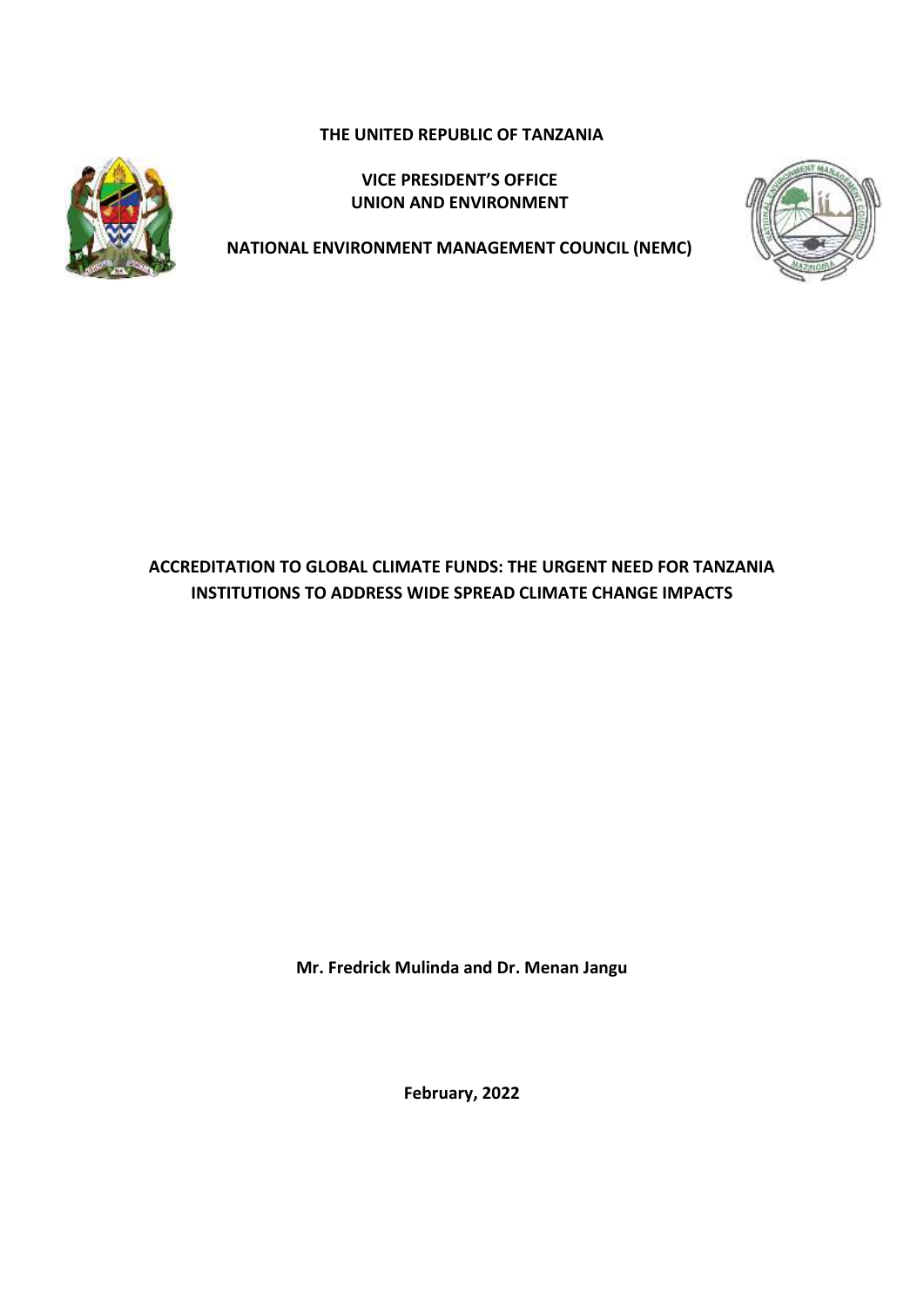# Contents

| 7.0 ACHIEVEMENTS ATTAINED BY NEMC AS AN ACCREDITED INSTITUTION TO THE AF  8 |  |
|-----------------------------------------------------------------------------|--|
|                                                                             |  |
|                                                                             |  |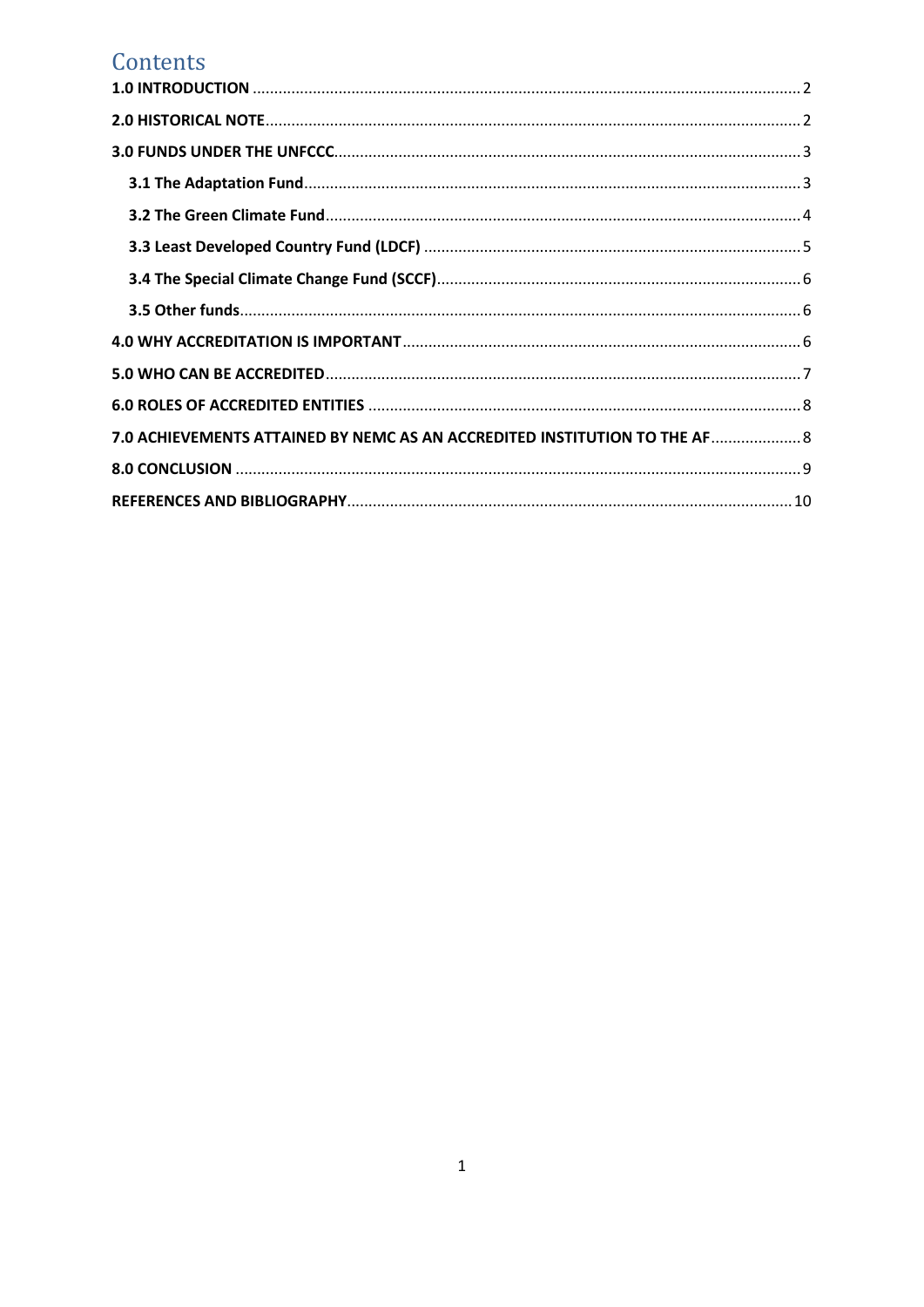### <span id="page-2-0"></span>**1.0 INTRODUCTION**

Tanzania like other countries in the world experiences numerous environmental challenges. These challenges can have local, regional and international dimensions. In recognition that environmental challenges do not have boundaries, the international community has formulated governing conventions and protocols. These international arrangements have evolved in the past 50 years mainly because of increased environmental risks and the need to have effective global solutions. In the process, partner states to the Conventions commit themselves to cooperate in fulfilling the obligations of the protocol/conventions/agreements. Such protocols and conventions are finally domesticated through regulations and stratagies by respective countries in order to ensure compliance to the international environmental law. Yet, implementation of such conventions and protocols requires substantial amount of resources in which individual countries alone cannot afford. Thus, again the international community has designed mechanism to ensure there are funding opportunities and mechanisms in responding to the global environmental challenges.

One of the contemporary environmental issues is how the global community deals with the impacts of Climate change. The escalating magnitude of the problems associated with climate change has triggered coalition of countries in the world to develop the specific conventions and protocol. Therefore, as we strive to respond to the impact of climate change while examining opportunities available, this opinion paper highlights on the international conventions that the country has ratified and gives information on the opportunities available that require intiatives from entities in the country to secure funds that can help address the impacts associated with climate change.

### <span id="page-2-1"></span>**2.0 HISTORICAL NOTE**

The UN Framework Convention on Climate Change (UNFCCC) is an intergovernmental treaty developed to address the problem of climate change. The convention entered into force on 21st March 1994, having been negotiated since February 1991 through May 1992 and opened for signature in May 1992. The signing of the treaty begun at the UN Conference on Environment and Development (UNCED), also popularly known as the Rio Earth Summit. To date, the convention has nearly a universal membership, having 197 countries that have ratified it. Tanzania ratified this Conventions in April 1996. The countries which have ratified the UNFCCC are called Parties to the Convention.

The birth of the convention was triggered by scientific detection and foresight of dangerous human interference with the climate system through emission of greenhouse gases. Scientific evidences have proved beyond reasonable doubts that emissions of GHGs is one of the key factors contributing to the impacts of climate change (IPCC 1990). The ultimate objective of the Convention was thus to stabilize greenhouse gas concentrations at a level that would prevent that anthropogenic interference with the climate system. It therefore provided that such a level should be achieved within a time-frame sufficient to allow ecosystems to adapt naturally to climate change, to ensure that food production is not threatened, and to enable economic development to proceed in a sustainable manner.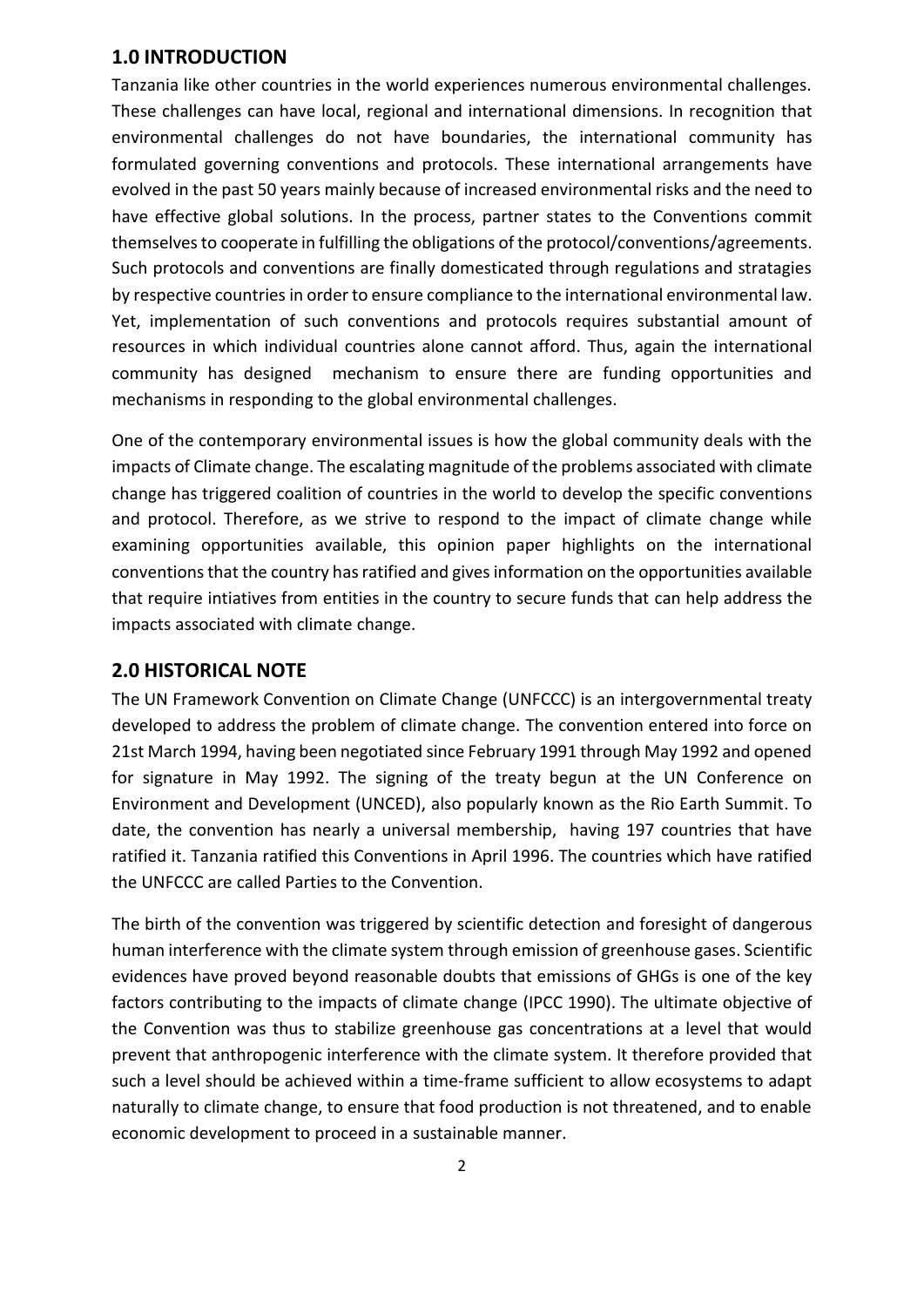In order to set and operationalize the obligations of each party, the UNFCCC categorized its members into two major groups; Annex 1 and Non-Annex 1 countries(UNFCCC (1997). Annex 1 countries refer to industrialized countries that were members of the OECD (Organisation for Economic Co-operation and Development, OECD) in 1992, plus countries with economies in transition, including the Russian Federation, the Baltic States, and several Central and Eastern European States. These countries are considered to be the culprits of the current state of climate change, having a major contribution to the atmospheric greenhouse gases budget. On the other hand, Non Annex 1 countries refer to developing countries which are at the receiving end of climate change impacts including Tanzania, whose developmental activities have not had a significant contribution to the current levels of atmospheric greenhouse gases.

Basing on the just highlighted categories and on its principle of 'common but differentiated responsibilities and respective capabilities', the Convention has put in place a financial mechanism in order to facilitate the parties to implement their obligations under Article 11.1 of the Convention (UN, 1992). The financial resources are to be provided by developed country parties to developing country parties, including transfer of technology and overall capacity building. The mechanism functions under the guidance of, and is accountable to, the Conference of the Parties (COP). The COP also decides on its policies, programme priorities, and eligibility criteria for access. Its operation is entrusted to one or more existing international entities. Further, the Annext 1 countries are obligated to do the most to cut emissions on home ground.

### <span id="page-3-0"></span>**3.0 FUNDS UNDER THE UNFCCC**

The Convention acknowledges differing degrees of climate vulnerability of all countries and calls for special efforts to ease the consequences, especially in developing countries which lack the resources to do so on their own.

To cater for the global climate needs, both adaptation and mitigation, the UNFCCC has established climate funds through decisions made by the Conference of Parties. These funds are at the very centre of the financial architecture both of the Kyoto Protocol and the Paris Agreement (PA). UNFCCC climate funds include; the UN Adaptation Fund (AF), the Least Developed Country Fund (LDCF), the Special Climate Change Fund (SCCF), and the Green Climate Fund (GCF). These Funds are the alternative and fill the gap that was initially covered by the multilateral cooperation.

#### **3.1 The Adaptation Fund (AF)**

<span id="page-3-1"></span>The Adaptation Fund was established in 2001 at the 7th Conference of the Parties (COP7) to the UNFCCC in Marrakech, Morocco, and was officially launched in 2007. The purpose for its establishment was to finance concrete adaptation projects and programmes that are geared towards reduction of the adverse effects of climate change facing communities, countries, and sectors in developing countries. The AF mainly supports small- scale adapative projects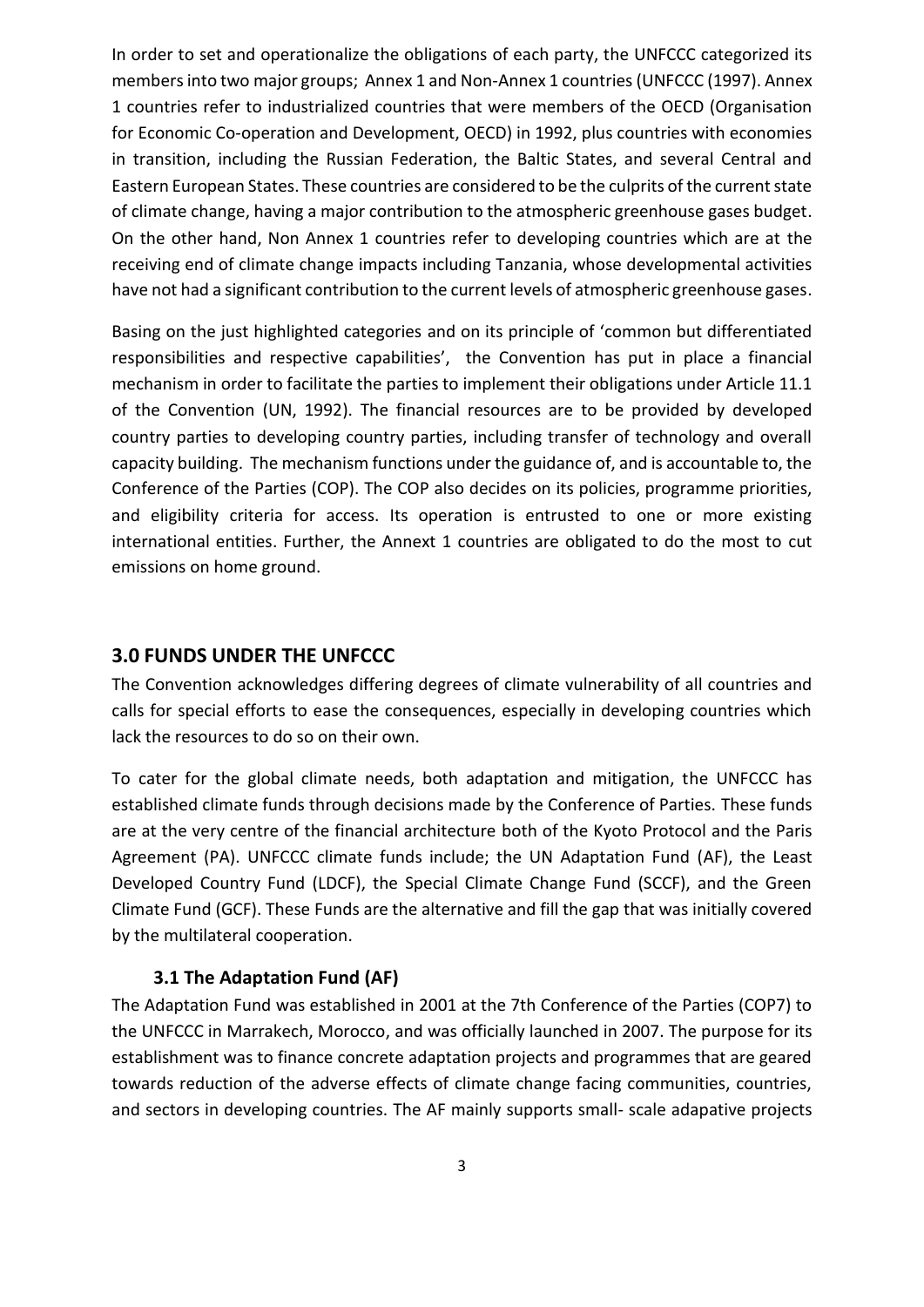in the range of up to 10 million USD that are considered to bring developmental changes on issues related to climate change.

In the early years of the Convention, adaptation received less attention than mitigation, as Parties wanted more certainty on impacts of and vulnerability to climate change. When the Third Assessment Report (AR3) of the Intergovernmental Panel on Climate Change (IPCCC) was released, adaptation gained traction, and Parties agreed on a process to address adverse effects and to establish funding arrangements for adaptation. Currently, work on adaptation takes place under different Convention bodies. The Adaptation Committee, which Parties agreed to set up under the Cancun Adaptation Framework as part of the Cancun Agreements, is a major step towards a cohesive, Convention-based approach to adaptation.

The AF is remunerated through a mixture of auto-generated mechanisms and voluntary contributions, mostly from developed countries. Auto-generation refers to funding from the Clean Development Mechanism (CDM), where a share of the proceeds made amounting to 2% of Certified Emission Reduction (CERs) issued for a CDM project activity is transferred to the AF. Another source of fund for AF is voluntary contributions from developed country parties.

To access the AF, there has to be an Implementing Entity (IE) accredited by the Adaptation Fund Board through recommendation by an independent Accreditation Panel. The IE should be recommended for accreditation by the Designated Authority (DA) of a given developing country that is a party to the Kyoto Protocol, and is particularly vulnerable to the adverse effects of climate change. Countries considered most vulnerable to climate change include low-lying coastal and other small island countries, and countries with climate-sensitive mountainous ecosystems, arid and semi-arid areas, and areas susceptible to flood, drought and desertification. Thus, the AF is directly accessible by eligible countries through their accredited National Implementing Entity (NIE). If a country lacks the national institutions to serve as a NIE, it can nominate a Multilateral Implementing Entity (MIE). This will fulfil the required criteria to serve as Implementing Entities.

Application for AF accreditation can only be through national government agencies. Civil society organizations can be included in the project implementation as executing entities, and this is encouraged by the Fund. In any case, to become accredited to AF, entities are required to meet the legal and fiduciary standards as listed in the Operational Guidelines. Further, as per the current state of affairs, only two national government institutions can be accredited to AF per country. In Tanzania, only NEMC is the AF accredited NIE.

#### **3.2 The Green Climate Fund**

<span id="page-4-0"></span>The Green Climate Fund (GCF) which is considered to be the world's largest dedicated fund (worth about USD20 billion) was established by 194 countries party to the UNFCCC. The GCF is the youngest financial mechanism under the Convention, established at COP16 in 2010, adopted in 2011, and has become officially operational since 2015. The mandate of the Green Climate Fund (GCF) is to promote the paradigm shift towards low-emission and climate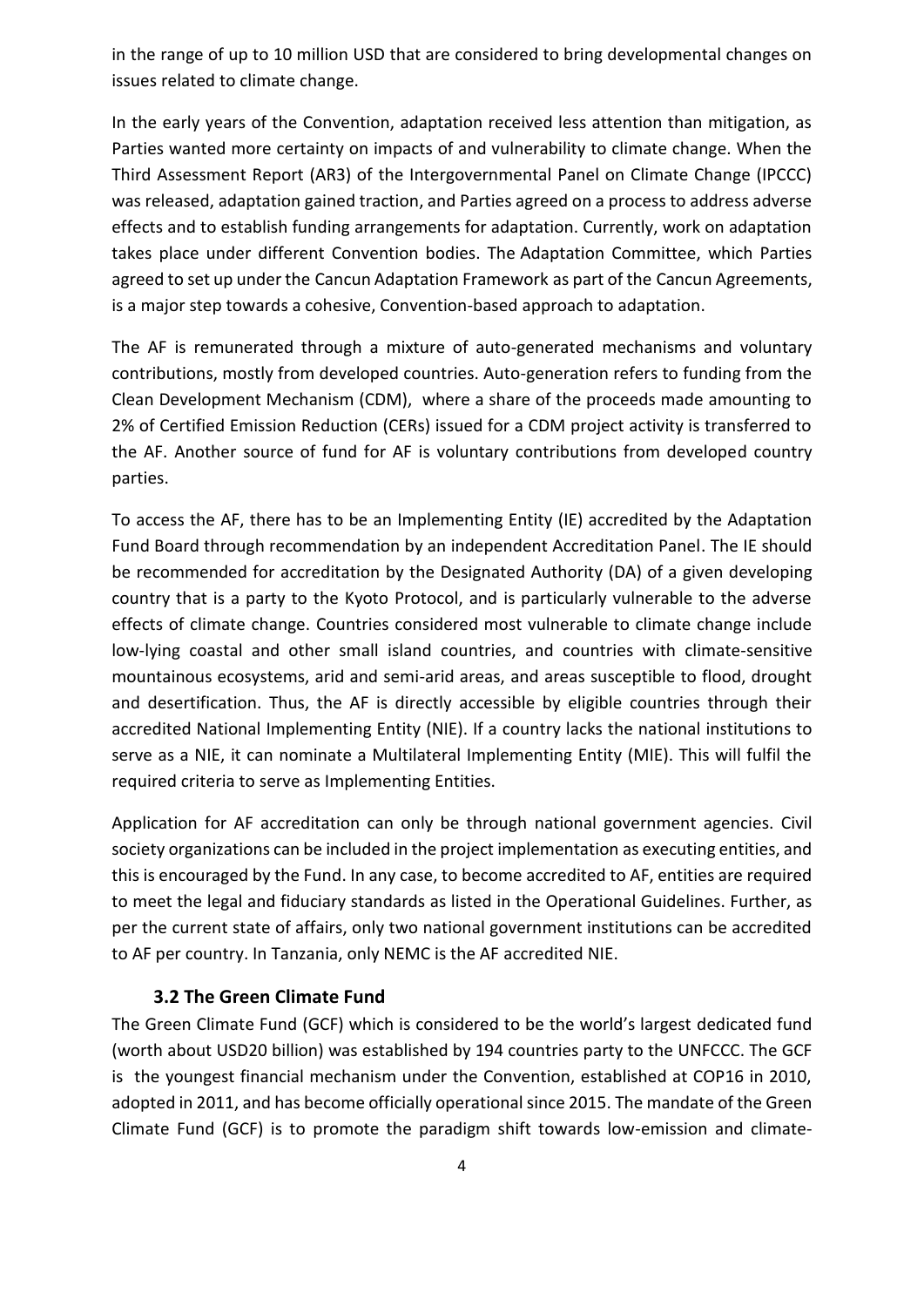resilient development pathways. The fund delivers on its mandates through provision of financial support to developing countries. The countries must focus their interventions on reduced greenhouse gas emissions and adaptation to the impacts of climate change, considering the needs of such developing countries owing to their climate change vulnerability. Altogether, the GCF is the flagship channel for climate finance in the architecture of the Paris Agreement.

The GCF support is channelled through entities accredited to the fund, and the GCF provides direct access. However, to become accredited an entity needs to meet high transparency and fiduciary standards that have been set by the fund's Governing Board. This makes the accreditation process a lengthy and rigorous one, making a long list of entities in the accreditation pipeline. Sometimes it may take years to get through the accreditation phase. Once accredited, implementing entities can work with other partners, including sub-national institutions, NGOs, FBOs, or the private sector, which can be involved in project implementation as Executing Entities (EE).

The GCF has no regional focus but all developing countries that are Parties to the Convention have equal chance to access its resources. At least 10% of the funds are earmarked for LDCs, Small Developing Island States (SIDS) and African countries since they are considered to be particularly climate vulnerable by the GCF. This fund supports adaptation, mitigation (including REDD+, i.e. "Reducing Emissions from Deforestation and Forest Degradation and the role of conservation, sustainable management of forests and enhancement of forest carbon stocks in developing countries"), technology development and transfer, capacitybuilding and the preparation of national reports. Its main focus is on low-emission transport; energy efficient buildings, cities and industries; sustainable land use and forest management; enhanced livelihoods of the most vulnerable people, communities, and regions; increased health and well-being, and food and water security; resilient infrastructure; and resilient ecosystems. The GCF dedicates 50% of of its funds to cover adaptation action while the remaining 50% goes to mitigation actions.

#### **3.3 Least Developed Country Fund (LDCF)**

<span id="page-5-0"></span>The Least Developed Countries Fund (LDCF) was established at the 7th Conference of the Parties (COP 7) held in Marrakesh, Morocco in 2001. It became operational in 2002. The LDCF was established to address the adaptation needs of the Least Developed Countries (LDCs) which are vulnerable to climate change. As a priority, the LDCF supports LDCs in identifying the urgent and immediate adaptation needs that have been compiled in National Adaptation Programs of Action (NAPAs) and its implementation.

The LDCF is administered by the Global Environmental Facility (GEF). Generally, the Global Environment Facility Trust Fund supports the implementation of multilateral environmental agreements and serves as a financial mechanism of the UNFCCC. The LDCF funds can thus be accessed through the nationally available route of accessing financing under GEF support. Tanzania has benefited from this fund by implementing projects led by the Vice President's Office. However, with the economic transition from least developed country to the middle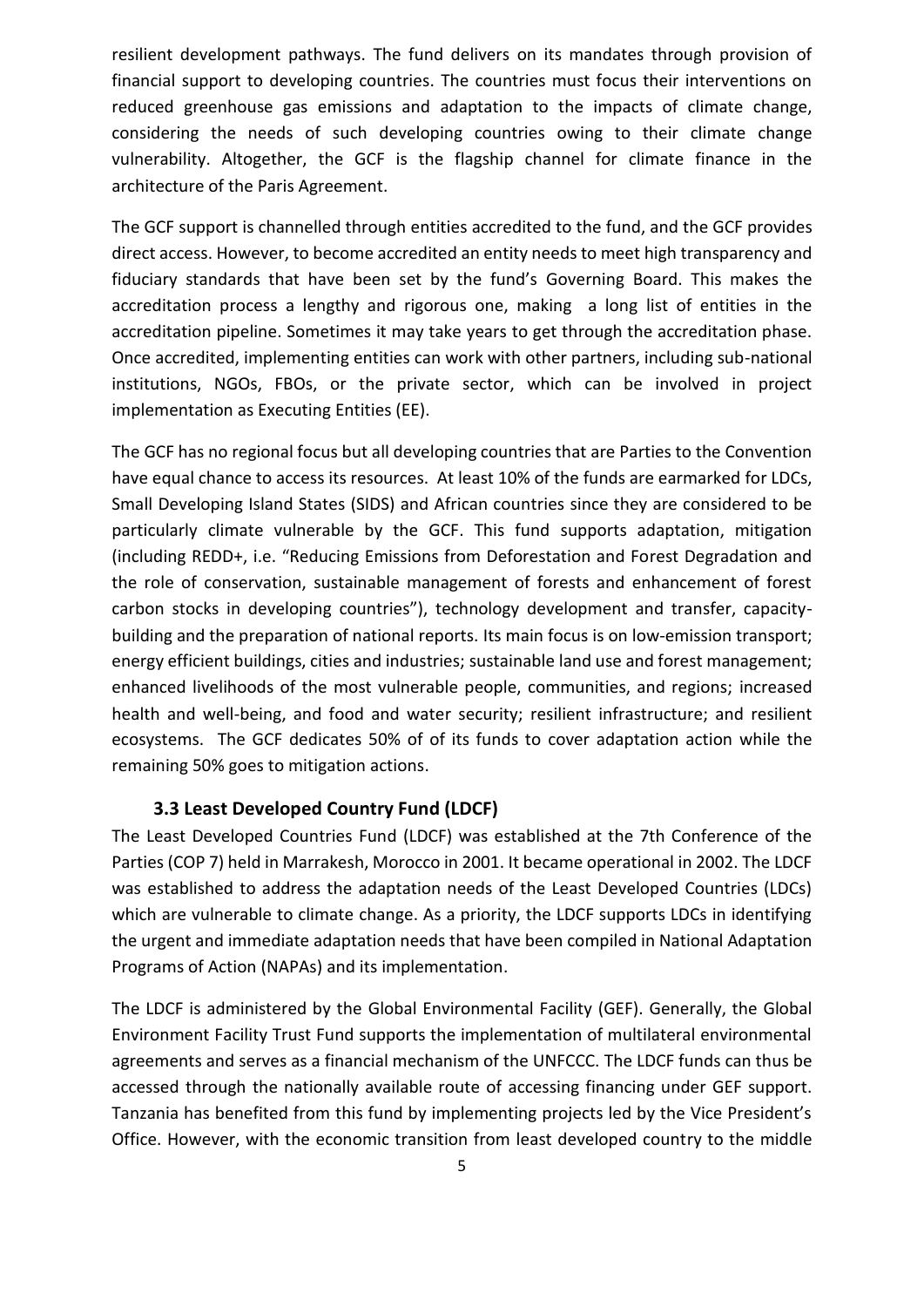income category, Tanzania may lose its eligibility. This fund has no provision for accreditation to national or subnational institutions.

### **3.4 The Special Climate Change Fund (SCCF)**

<span id="page-6-0"></span>The Special Climate Change Fund (SCCF) was established under the UNFCCC in 2001, to complement the LDCF. The World Bank Global Environment Facility (GEF) operates the SCCF. The SCCF is based on voluntary contributions from donor countries. All developing countries are eligible for the SCCF. Like the LDCF, it does not provide direct access. Accordingly, applications have to be submitted by governmental entities in cooperation with international entities (e.g. FAO, UNDP, MDBs) that are accredited to the GEF. As a global fund it can be accessed by all developing countries to address climate change.

#### **3.5 Other funds**

<span id="page-6-1"></span>There are other funds that are not under the UNFCCC but have a great contribution in addressing climate change and parties can access support from them under the mechanisms set by each individual fund. Some of these include Nationally Appropriate Mitigation Actions (NAMAs) Facility, Clean Technology Fund, Global Energy Efficiency and Renewable Energy Fund, as well as bilateral institutions including development partners (DPs) and international private companies. However, these have differing arrangements when it comes to accessing the funds. This paper focuses on AF and GCF since these are the funds with room for accreditation by national/subnational institutions.

#### <span id="page-6-2"></span>**4.0 WHY ACCREDITATION IS IMPORTANT**

The idea behind accreditation is to enhance the capacities of developing countries to have mechanisms in place that will enable them to directly access international funding. Through the direct access modality, countries may use an existing national institution that meets the fiduciary standards as set by the funds to implement projects. Historically, countries have had to deploy the service of an accredited Multilateral Implementing Entity (MIE), such as UNDP, UNEP, the World Bank, WFP, IFAD, WMO or ADB, to access funding and implement donorfunded projects. The major reason was inadequate institutional capacity to develop project proposals, implement projects, report and manage funds according to internationally acceptable fiduciary standards. This however, never contributed significantly to building the lacking capacities of in-country institutions. Further, it never gave national institutions an opportunity to take a bottom-up approach in conceptualizing and developing projects most appropriate to domestically needed interventions, but would be influenced to take ideas globally designed by the international implementing entities.

The UNFCCC thus has provided the accreditation mechanism under AF and GCF in order to strengthen country ownership and capacity in the process of identifying, writing, implementing and reporting the climate change projects. Further, the accreditation process assesses the set up of a given institution in relation to financial management and control, audit, procurement, reporting and timely delivery on its obligations. The process, therefore,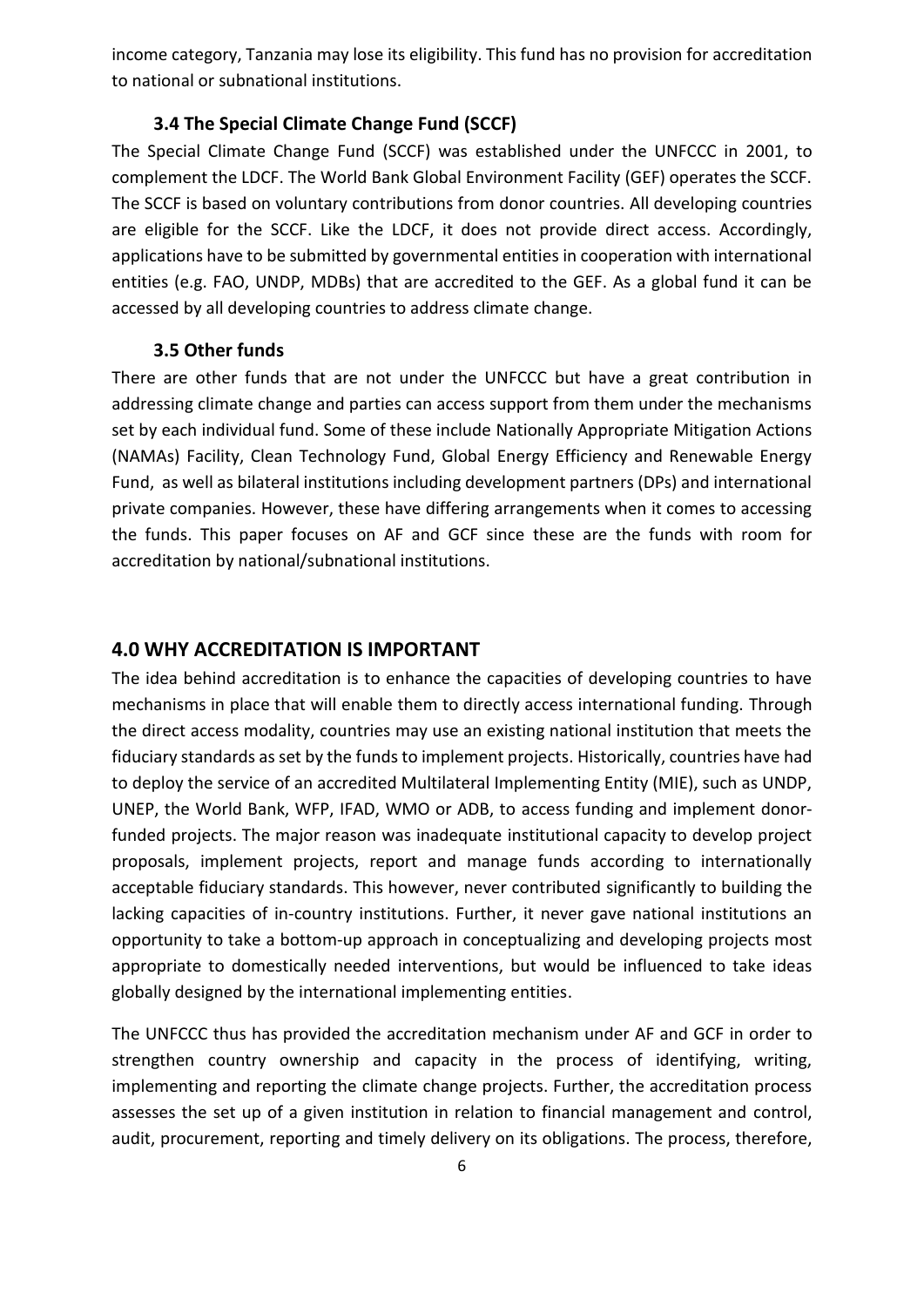identifies strengths and weaknesses of the institution and recommends steps for improvement, which are to be observed if accreditation should finally be granted. Thus, the process strengthens the institution under accreditation, uplifting it to fiduciary standards acceptable at international level. To reiterate, and for the sake of easier and much clearer reference, any organization must have the following qualities to be accredited as an NIE of either the AF or the GCF:

- i. Demonstrable ability for project identification, development, appraisal and approval;
- ii. Ability to contract with executing agencies and monitor their progress including identifying projects at risk and ensure these are continuously followed until corrective action has resolved or mitigated the risks to the project;
- iii. Having ready access to the necessary technical, financial, economic, environmental and legal resources to support the project and manage the project executing agencies;
- iv. Ensuring that there are the needed contracting, disbursement and control mechanisms over the projects in compliance with national and international procurement rules and regulations;
- v. Ensuring that there is full accountability through complete and periodic financial and status reporting for each project;
- vi. Having the ability to contract and guide an independent evaluation of projects on a post completion basis and effectively deal with the lessons learned;
- vii. Demonstrating a zero tolerance policy related to fraud and other mismanagement on projects that is supported by the most senior management. Therefore, the responsible unit must have access to or establish a mechanism to receive allegations within a framework of whistleblower protection and ensure that each allegation is investigated and concluded upon and continuously monitor the progress of each complaint until a conclusion is reached.

### <span id="page-7-0"></span>**5.0 WHO CAN BE ACCREDITED**

Different funds have different eligibility criteria for accreditation. The AF is only dedicated to acrrediting national or subnational institutions in the developing country party governments. Government Ministries, Departments and Agencies are the rightful candidates for AF accreditation. The AF does not provide accreditation opportunity for private sector or Civil Society Organizations. Nonetheless, it encourages its NIEs to collaborate with them as Executing Entities in the course of implementation of projects. Further, if the parties do not have an institution qualifying for accreditation, they may wish to access their country allotments through Mulitilateral Implementing Entities.

The AF used to allow only one government insitution to be accredited as an NIE. However, in 2021, the fund provided room for one more institution to undergo accreditation, should the government so wish. Until now, there is only one NIE for United Republic of Tanzania, and it is the National Environment Management Council.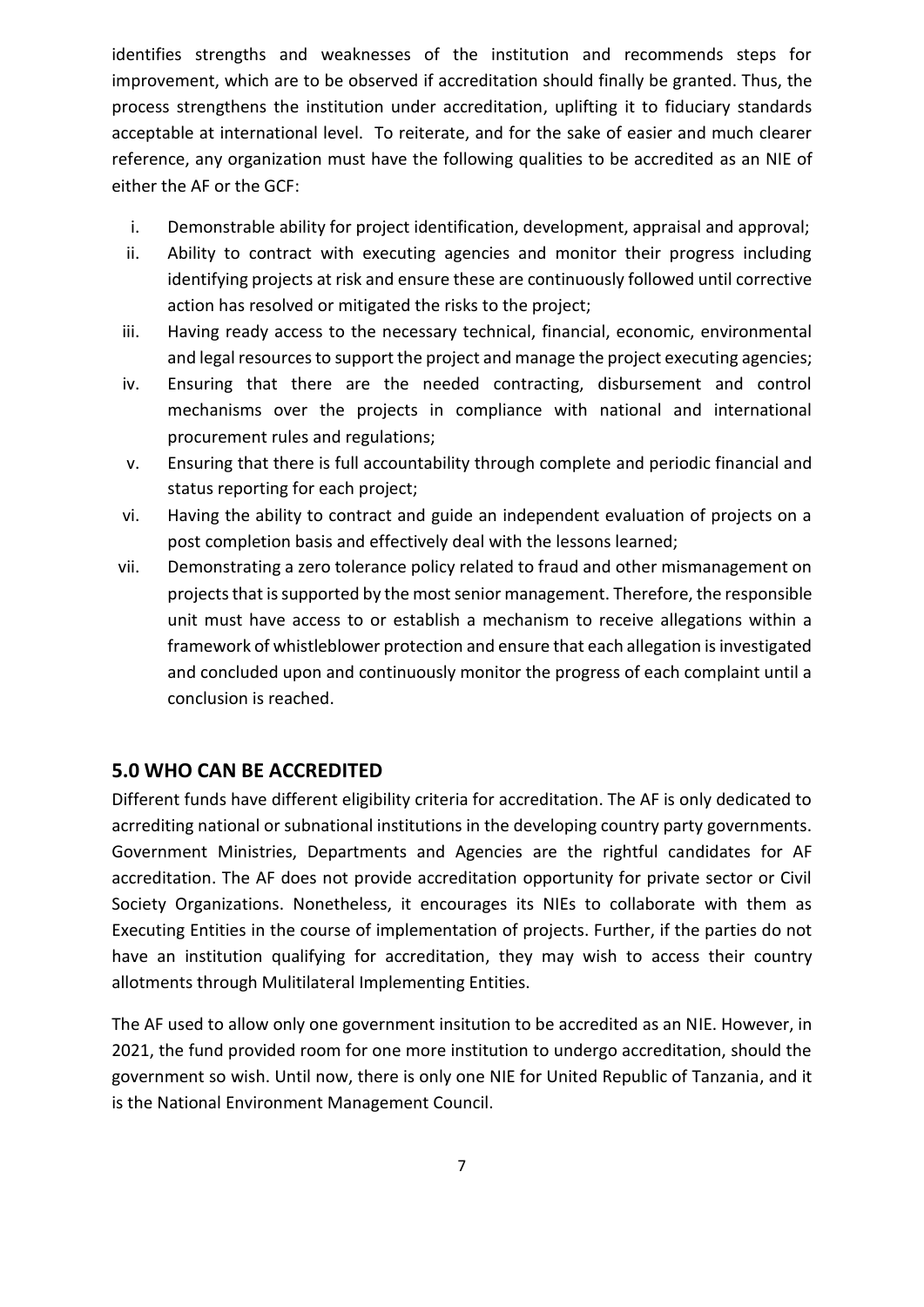As for the Green Climate Fund, both government and non-government agencies have equal chance to apply for accreditation. In addition, the fund does not limit numbers of accredited entities per country but encourages as many as possible to apply. Until now in Tanzania, only, the CRDB Bank PLC is accredited by the GCF. A few other institutions are undergoing the accreditation process.

Overall, an aspiring organization should assess their set up in order to ascertain whether or not they are best positioned to be accredited. In addition to the fiduciary standards highlighted in the previous sections, to best qualify for accreditation, entities need to have an appreciable level of autnomy so that they will be able to develop internal policies correspondent with the requirements of the respective funds. Furthermore, if the mandates of the prospective NIE are more of coordination than mere execution, they may sail through the accreditation process. This is because at the end they are not expected to be executers of projects after accreditation but rather overseers of executing entites.

### <span id="page-8-0"></span>**6.0 ROLES OF ACCREDITED ENTITIES**

As highlighted earlier, once accredited, an institution/organization becomes a National Implementing Entity-NIE (for AF accredited entities) or Direct Access Entity –DAE (for GCF accredited entities). The broad responsibility of an implementing entity is oversight for projects funded through the AF or the GCF. This is because the AF and GCF cannot play an oversight role for myriads of projects that they will potentially fund. NIEs/DAEs are therefore contracted to play the funds' role on behalf. In this respect, the NIEs/DAEs are responsible for all funds received from the AF/GCF taking full responsibility for the overall management of the projects.

The NIEs/DAEs therefore bear all financial, monitoring and reporting responsibilities, ensuring that the funds' fiduciary and management standards are met. The Fiduciary Standards provide a framework that enables an entity to check whether it has the appropriate policies, processes and capabilities to successfully handle projects, or to assess their strengths and/or weaknesses. The entities must therefore comply with the fiduciary standards of a given fund to demonstrate their ability to deliver on their responsibilities of overseeing the projects.

# <span id="page-8-1"></span>**7.0 ACHIEVEMENTS ATTAINED BY NEMC AS AN ACCREDITED INSTITUTION TO THE AF**

Since accreditation in October 2017, NEMC has accomplished a number of activities in accessing resources on behalf of the country. The Council has developed four (4) regular sized project proposals, all of which were approved and are currently at different stages of implementation. The projects are as follows:

- i. Enhancing Climate Change Adaptation for Agro-Pastoral Communities in Kongwa District (US \$ 1,200,000; approximately TZS 2.7 Billion)
- ii. Enhancing Climate Change Resilience of Coastal Communities of Zanzibar (US \$ 1,000,000; approximately TZS 2.3 Billion)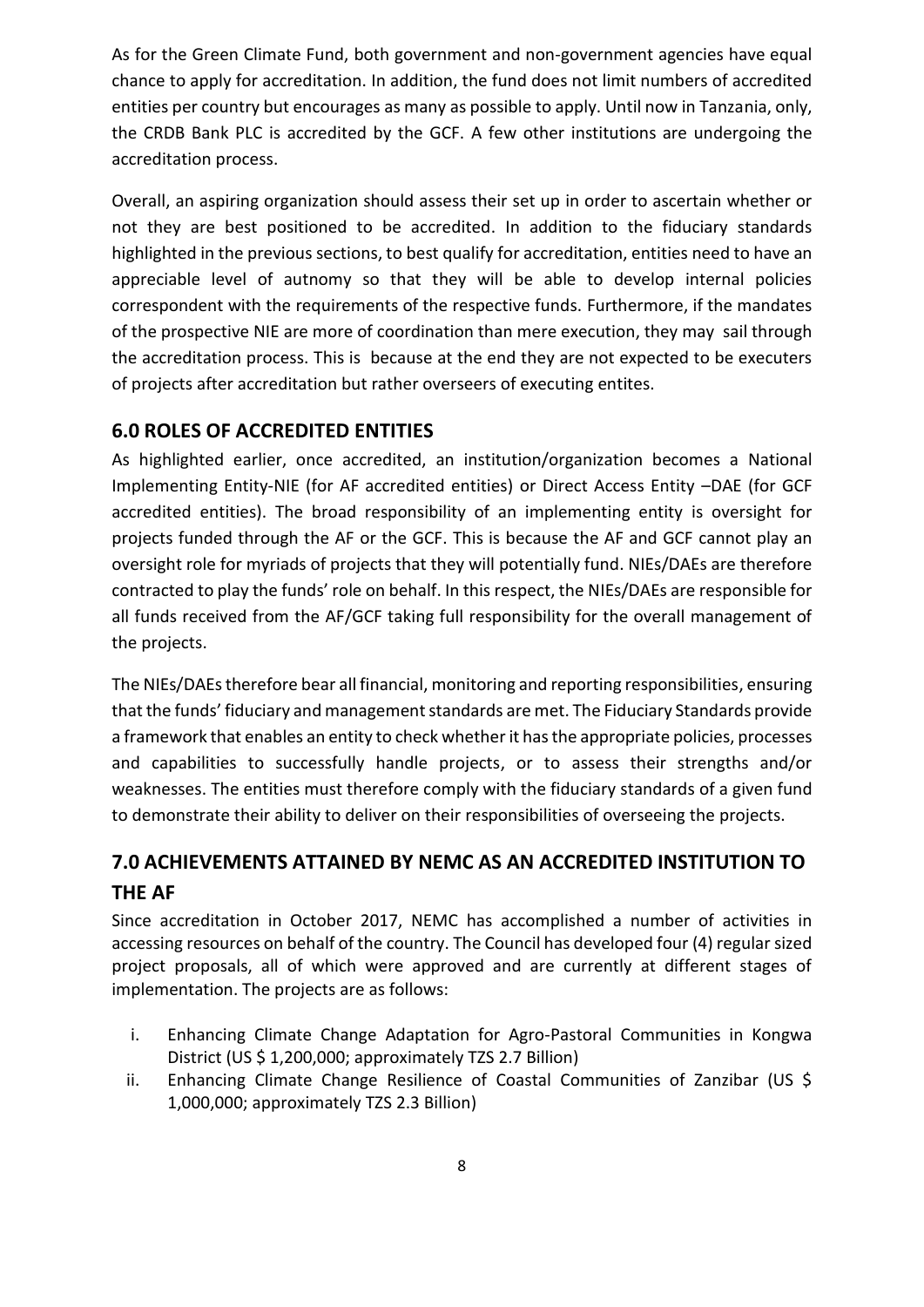- iii. Strategic Water Harvesting Technologies for Enhancing Resilience to Climate Change in Rural Communities in Semi-Arid Areas of Tanzania (SWAHAT) (US \$ 1,280,000; about TZS 2.9 Billion);
- iv. Bunda Climate Resilience and Adaptation Project (US \$ 1,400,000; about TZS 3.2 Billion)

In addition to the already running projects, the Council has developed a few more proposals which have been submitted and are currently under review by the AF. They include:

- i. Restoration of Lake Babati for enhanced Climate Change Adaptation in Babati District (USD 4,000,000, about TZS 9.2 Billion)
- ii. Climate Change Adaptation in Saltwater stressed and Freshwater Deficient Communities in Zanzibar (USD 3,500,000, about TZS 8 Billion)
- iii. Karatu Climate Resilience and Adaptation Project for Hadzabe and Datoga Communities (KARAHADA) (USD 2, 500, 000, nearly TZS 5.7 Billion)
- iv. Building rural-urban climate change adaptation nexus for sustained local economies development in Chamwino District and Dodoma City (5,000,000, approximately TZS 11.5 Billion)

It is noteworthy that NEMC has through AF support, accomplished one small project worth 25,000 USD, of developing a Gender Policy. The policy is meant to guide the Council's undertakings, including project management, in a gender responsive manner.

It should also be noted that before NEMC became accredited, Tanzania had already accessed 5, 000,000 USD through the DNA to implement a project in Dar es Salaam through UNEP. That adds up to the total amount of financing that Tanzania has received from Adaptation Fund.

### <span id="page-9-0"></span>**8.0 CONCLUSION**

This paper has been prepared to raise awareness of the climate financing opportunities available out there, particularly for a developing country like Tanzania. At such a point in time as this when negative climate change impacts are being felt, and countries are obliged to attain to the sustainable development goals, one of which is urgent climate action, it is imperative that our country takes aggressive steps to seize the opportunites that are associcated with climate change. One of the most obvious steps is to encourage Tanzania institutions both public and private to seek financing opportunites and collectively intervene with climate impacts in various sectors. Accreditation to GCF and AF where applicable is one of the most important steps that needs to be taken to maximize the climate financing potential for Tanzania.

The advantage available is that already there are institutions that have been accredited as NIE for AF (NEMC) as well as for GCF (CRDB). These institutions can offer practical experience that is needed for other institutions that are interested to be accredited. However, consideration should not only be on accreditation process, rather it should focus on securing funds for implementing projects in different sectors as adaptive and mitigation measures. Application